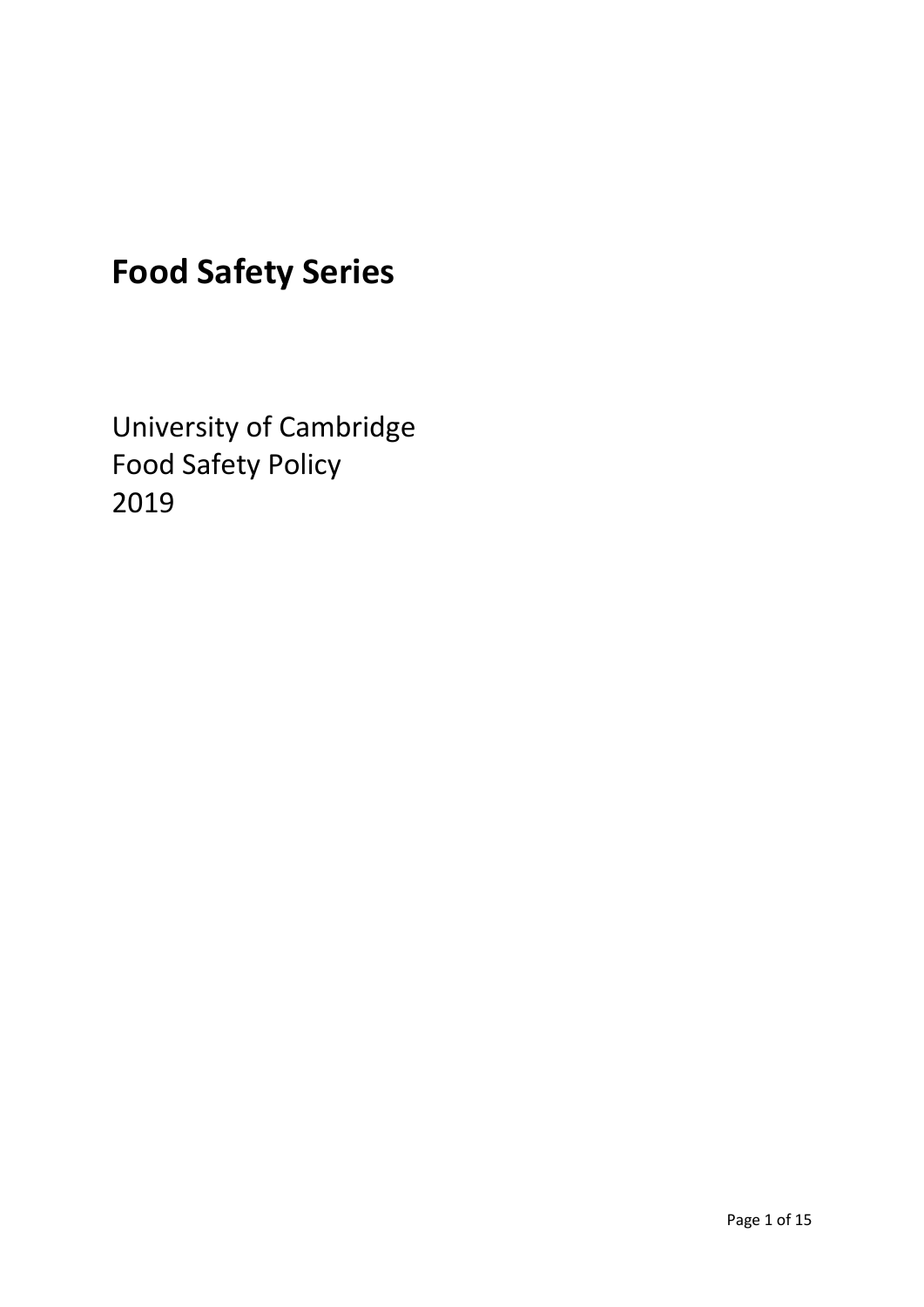## **Contents**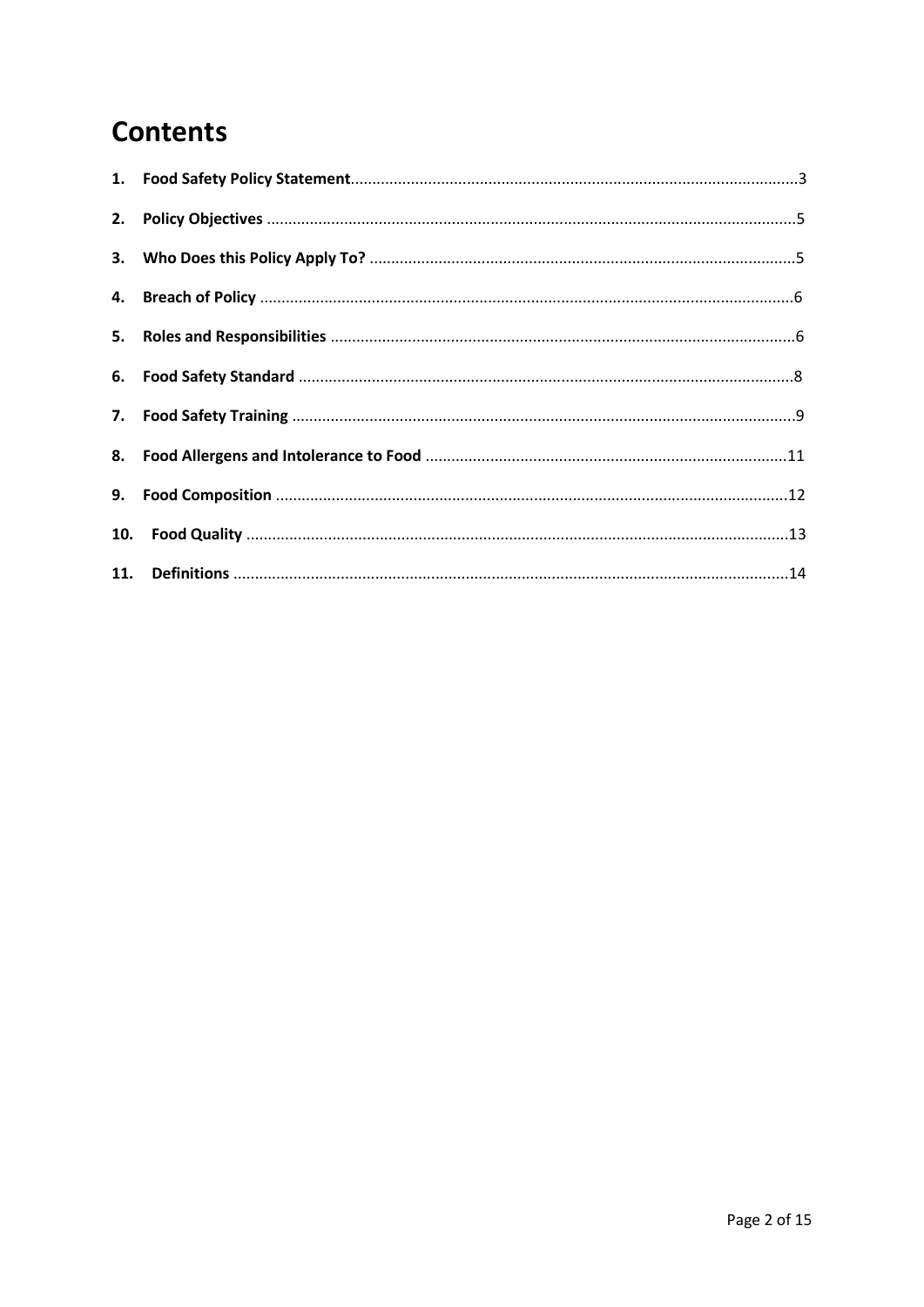## **1. Food Safety Policy Statement**

- *1.1* The University of Cambridge is committed to providing safe food of good quality through maintaining the highest standards of food safety and providing guidance and instruction on the University's requirements to all those involved in meeting these objectives. This is necessary to satisfy both the applicable legislation, best industry practices and minimise any risk of incidents or infection transmission by food.
- *1.2* It is to be recognised the risk of spreading food borne infection through food cannot be entirely eliminated but this policy is directed not only at minimising the risk of incident but also ensuring appropriate procedures are in place to minimise the onward spread of infection or risk of future incidents.
- *1.3* It is the policy of the University to maintain higher standards than those required by law and ensure risks of food poisoning are reduced to acceptable incident levels.
- *1.4* In many cases, catering facilities are operated by the University Catering Service and the

provision of food is managed by the department itself. Alternatively catering provision is normally contracted to persons or businesses that are not directly employed by the University. These contracted persons or businesses are required by the University to maintain standards comparable to those operated by the University Catering Service and not just meet minimum legal requirements. Where necessary additional steps will be taken to ensure risks are reduced to a safe low level and not simply meet minimum standards as defined by food safety laws. Contracted catering providers must also meet these more exacting requirements.

- *1.5* It is the policy of the University, where reasonably practicable, to minimise risks through premises and menu / food offer design rather than rely on management procedures as the primary control. Inherently management controls are subject to greater risks of human error that should be avoided.
- *1.6* Whilst the University recognises and emphasises the importance of documenting processes

and critical stages in food preparation and service, this is not a substitute to avoiding or minimising food hazards and is secondary.

*1.7* Departments must use the University Catering Service or one of the preferred suppliers listed with Procurement Services, except in the provision of solely low risk food or drink. The University subject preferred suppliers to auditing of their controls in order to reduce risks of any incident. As a result non-preferred suppliers present an unknown level of risk that is potentially greater. Should a Department wish to use a non-preferred supplier for hospitality or delivered platters, they must provide justification in writing to the Chair of the Health & Safety Executive Committee. This justification must also include details of the measures put in place to ensure that the catering provider is a reputable supplier and that they comply with this Food Safety Policy. The decision as to whether the supplier can be used is final and rests with the Chair of the Health & Safety Executive Committee.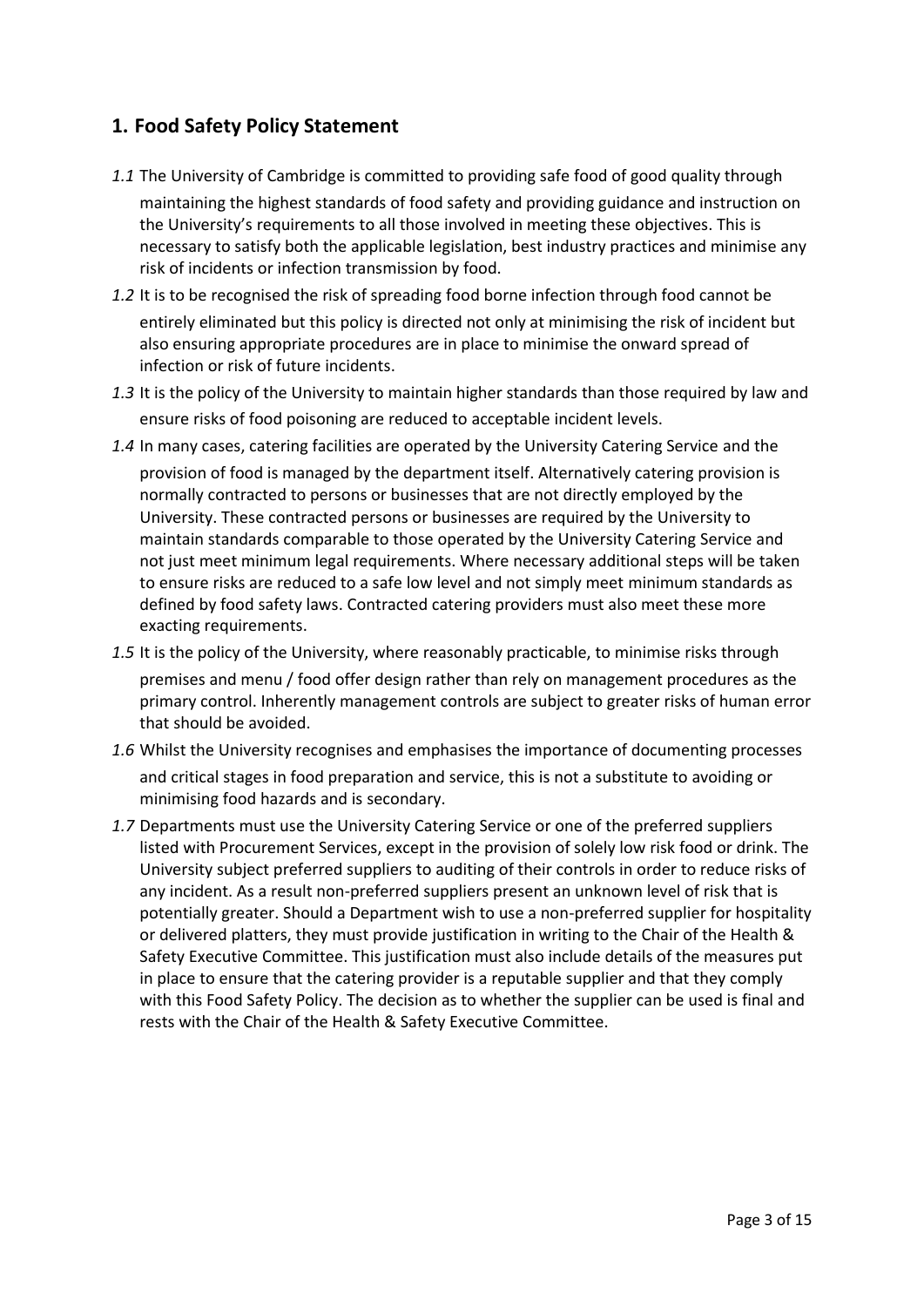*1.8* Departments requiring catering from a specialist supplier for specific dietary

requirements e.g. strict kosher, caterers in other parts of the country or abroad should contact the Head of University Catering Operations for guidance.

*1.9* It is recognised that the processes involved in the maintenance of high standards of food hygiene and food control operate in tandem to maintaining high standards of food quality.

Chair of the Health & Safety Executive Committee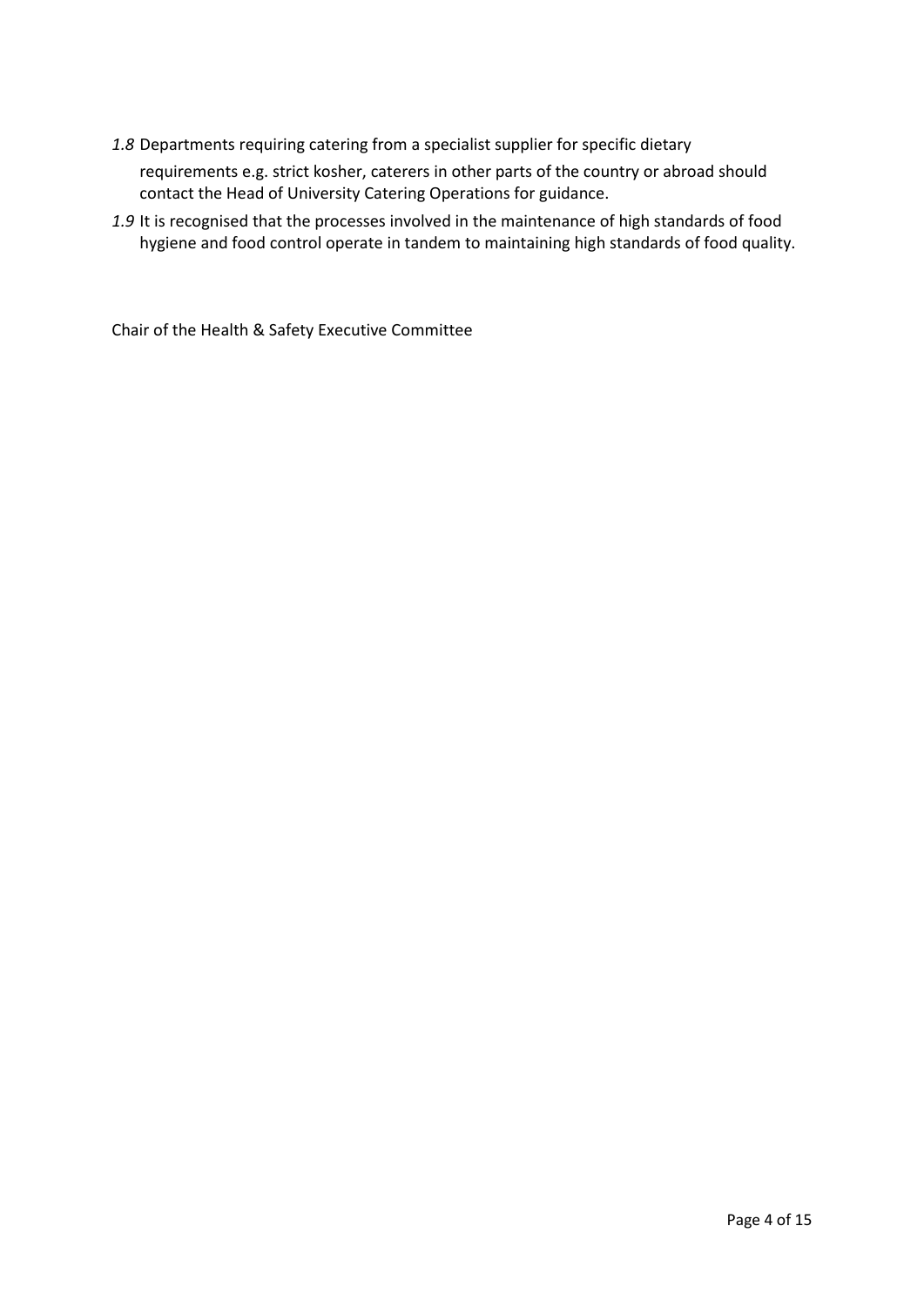### **2. Policy Objectives**

- *2.1* The objectives of this policy are to:
	- $\circ$  Ensure that all food supplied or delivered within and by the University is produced. stored, handled and transported in accordance with relevant legislative requirements.
	- $\circ$  Ensure that all catering providers using University premises are registered with and approved by the University.
	- $\circ$  Ensure that all premises used by catering providers for the preparation of food are registered with the appropriate Local Authority and maintain high standards of food safety.
	- o Ensure that all food providers have appropriate premises and equipment to enable safe preparation, cooking, handling, storage and transportation of the foods they provide and in a manner that reduces those risks to acceptable levels.
	- o Ensure that all food providers have appropriate and adequate food safety management systems and controls in place, commensurate with the type of food provision in operation. Further those systems are fully implemented and maintained.
	- o Ensure that all risks associated with food provision are reduced to a tolerable level, do not cause harm to the consumer and maintain the standards of quality such as freshness and palatability demanded by the University.
	- $\circ$  Ensure that all food handlers, their managers and business operators have the necessary competence to undertake their duties in accordance with the requirements of this policy.

#### **3. Who Does this Policy Apply To?**

- *3.1* This policy applies to any individual, group, company or other body supplying catering services or any other service relating to food and drink on University premises. It therefore applies to:
	- o The University Catering Service
	- $\circ$  Any other commercial operators and suppliers on University property, including preferred suppliers
	- o Departments, clubs or individuals which provide food for departmental, social or charitable events
- *3.2* This policy does not apply to staff or students that bring or prepare food for their own personal consumption (e.g. your own lunch in a tea-room) or where no offer or sale of food is intended. Note, provision of food to others without charge, as a gift or otherwise is not exempt from the food safety laws nor this policy. However, food safety advice is given in guidance leaflets.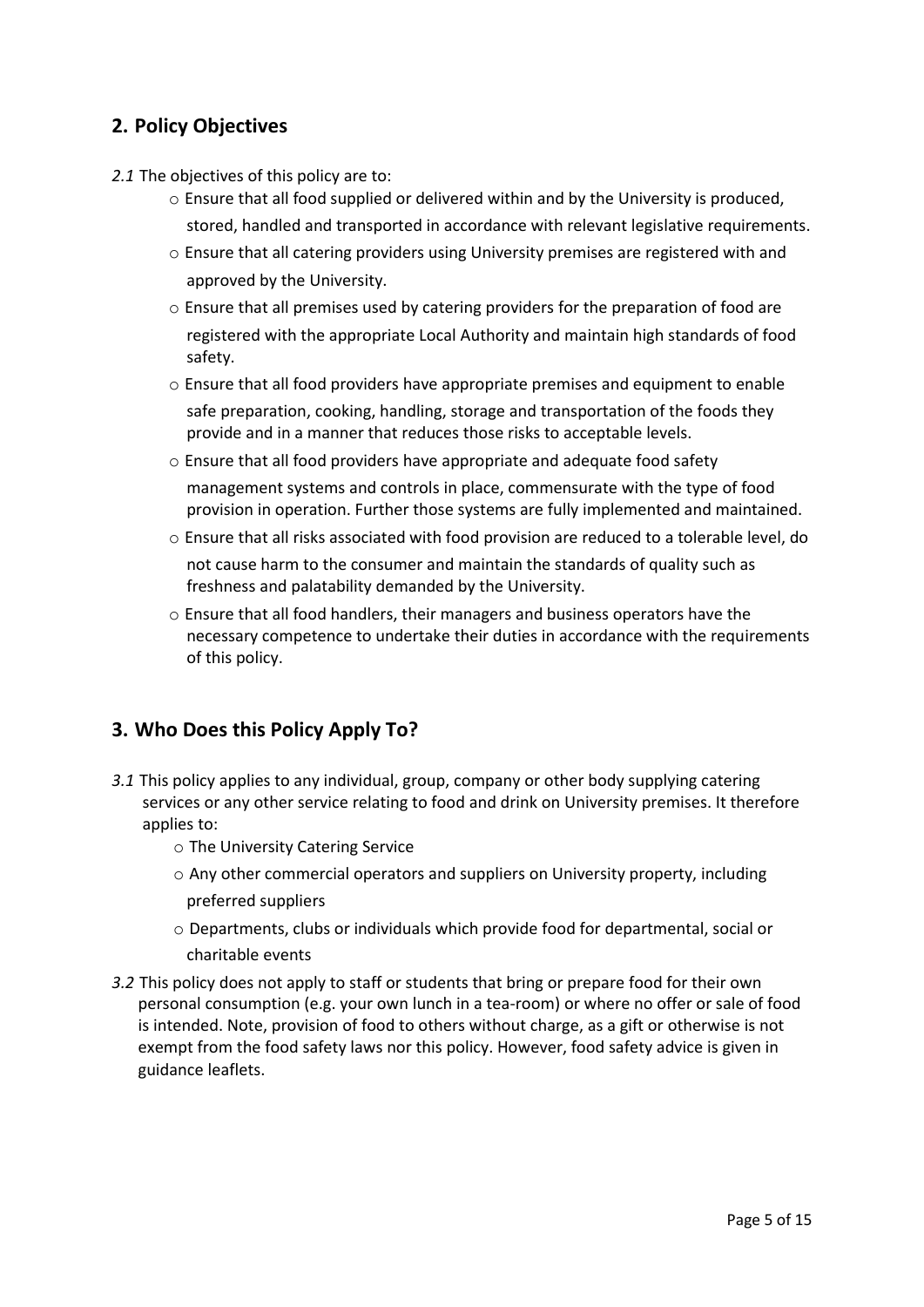#### **4. Breach of Policy**

*4.1* In the event of any individual, group, company or other body supplying catering services or

any other service relating to food and drink on University premises failing to comply with any of the major elements of this Policy (as determined by the Health & Safety Executive Committee\*), the Health & Safety Executive Committee reserves the right to instruct the catering provider to cease activity immediately\*\*. The catering services provider should contact the Head of University Catering Operations for guidance as to the actions necessary to ensure compliance. Once the necessary actions have been undertaken, the Head of University Catering Operations will write to the chair of the Health & Safety Executive Committee seeking approval for the recommencement of the service.

\*Any breach of food safety laws as set down in EU Directives, the Food Safety Act 1990 or UK Regulations is capable of constituting a 'major element'. \*\*Under these circumstances, the University will not be liable for any compensation to the Catering Provider or other parties affected by this action.

#### **5. Roles and Responsibilities**

*5.1 The Health & Safety Executive Committee* 

The Health & Safety Executive Committee approves this policy and receives reports of significant findings of food safety audits or investigations of food poisoning complaints. The Committee also has the right to instruct the catering provider to cease activity immediately where there is a failure to comply with requirements of this policy.

*5.2 Director of Health, Safety & Regulated Facilities* 

The Director of Health, Safety and Regulated Facilities will ensure that significant findings of food safety audits or investigations into claims of food poisoning incidents are reported to the Health & Safety Executive Committee.

*5.3 The Head of University Catering Operations* 

The Head of University Catering Operations develops and revises the Food Safety Policy for approval by the Health & Safety Executive Committee. The Head of University Catering Operations is also responsible for audits of all catering providers against the University standards and provides food safety advice to departments, students, suppliers, event organisers, complainants of failed food safety or alleged food poisoning and, where appropriate, tenants. Food outlets are to be monitored and audited by the Head of University Catering Operations to ensure compliance with this policy and legislative requirements.

*5.4 Procurement Services* 

Procurement Services ensure that all catering services contracts contain food safety criteria that conform to this policy. External suppliers used for University events are also monitored by Procurement Services to ensure the requirements set out in this policy regarding Food Safety Registration are met. Procurement Services also ensure that permission is received from the Health and Safety Executive Committee for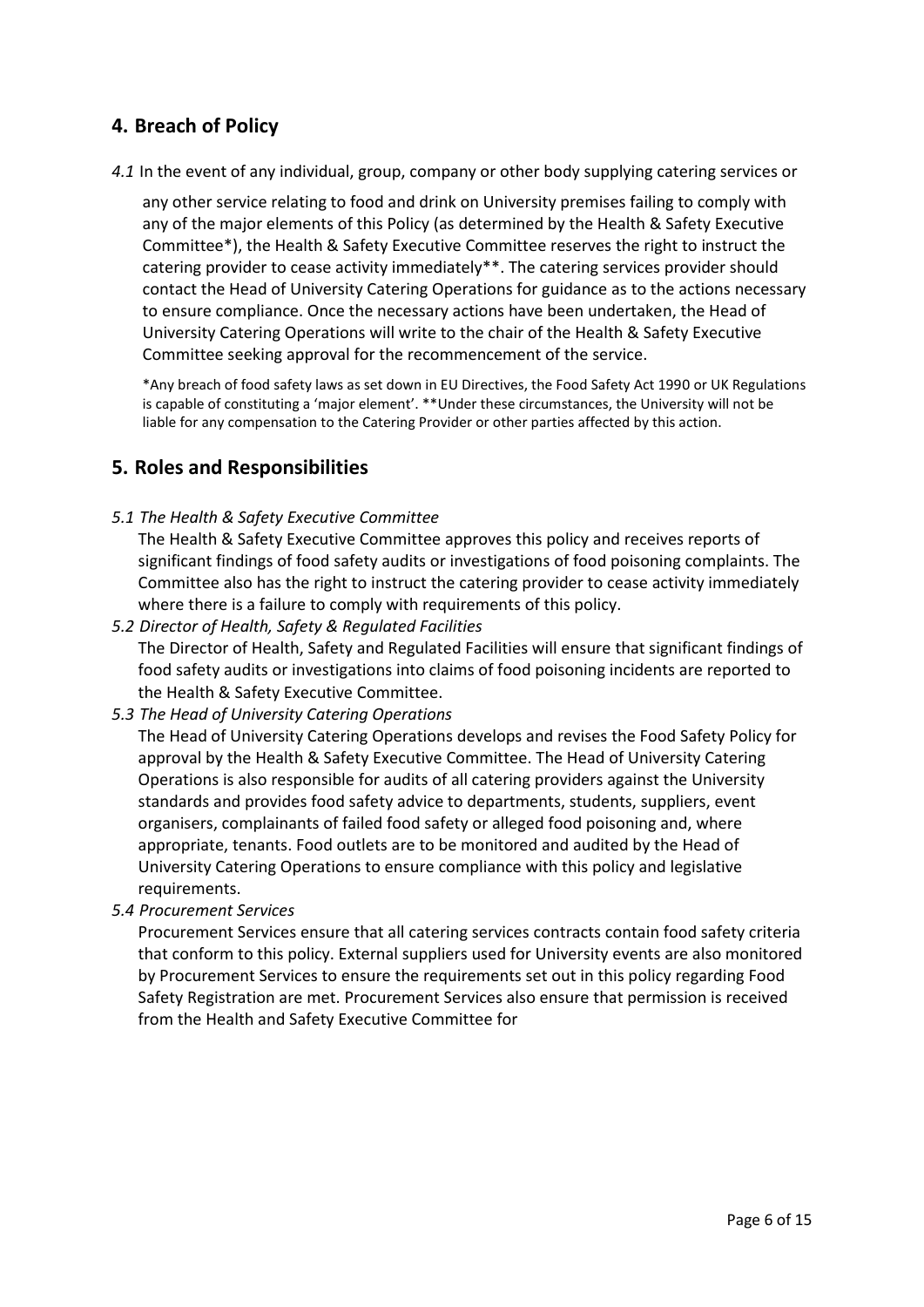Departments seeking exemption from part or all of this Policy for the purposes of tendering embedded catering operations within the department or for the use of a non-preferred hospitality provision.

*5.5 Occupational Health* 

Occupational Health provides medical guidance on occupational health issues including fitness to work with food of directly employed personnel. All preferred catering supplies are required to meet the Food Standards Agency 'fitness for work' requirements for food handlers.

*5.6 University-Owned Premises Occupied by Other Organisations* 

For food premises owned by the University of Cambridge but not managed by them, the University leasing agreement will state the responsibilities of both parties with regard to structural and fixed equipment. However the day-to-day operation is the responsibility of the occupier and must at all times comply with Legislation and this Policy. Failure to comply may result in the termination of the lease forthwith on receipt of written notice.

*5.7 Food Premises Registration* 

All food businesses (University food outlets and food suppliers) must be registered with the appropriate food safety enforcing authority - this will usually be the local authority within which the premises fall. Once registered, the management of the Food Area and all parts of the premises used as part of the food business is responsible for notifying the enforcing authority of any significant change in activities and / or operation including of closure.

*5.8* In the event of doubt as to whether an activity needs to register, for example a charity event or where infrequent, advice of the local authority should be sought as to the need to register the activity. *Responsibilities in Food Areas* 

The management arrangements for implementing the University's Food Safety Policy are as follows:

- *5.9 Estate Management* are responsible for ensuring that this policy is implemented in those areas for which they have control i.e. the University Centre and other operations managed by the University Catering service.
- *5.10 Other Areas* e.g. catering outlets run by departments. A responsible person must be appointed e.g. Facilities Manager. They report to the respective Head of Department who is responsible for the activities of their Department.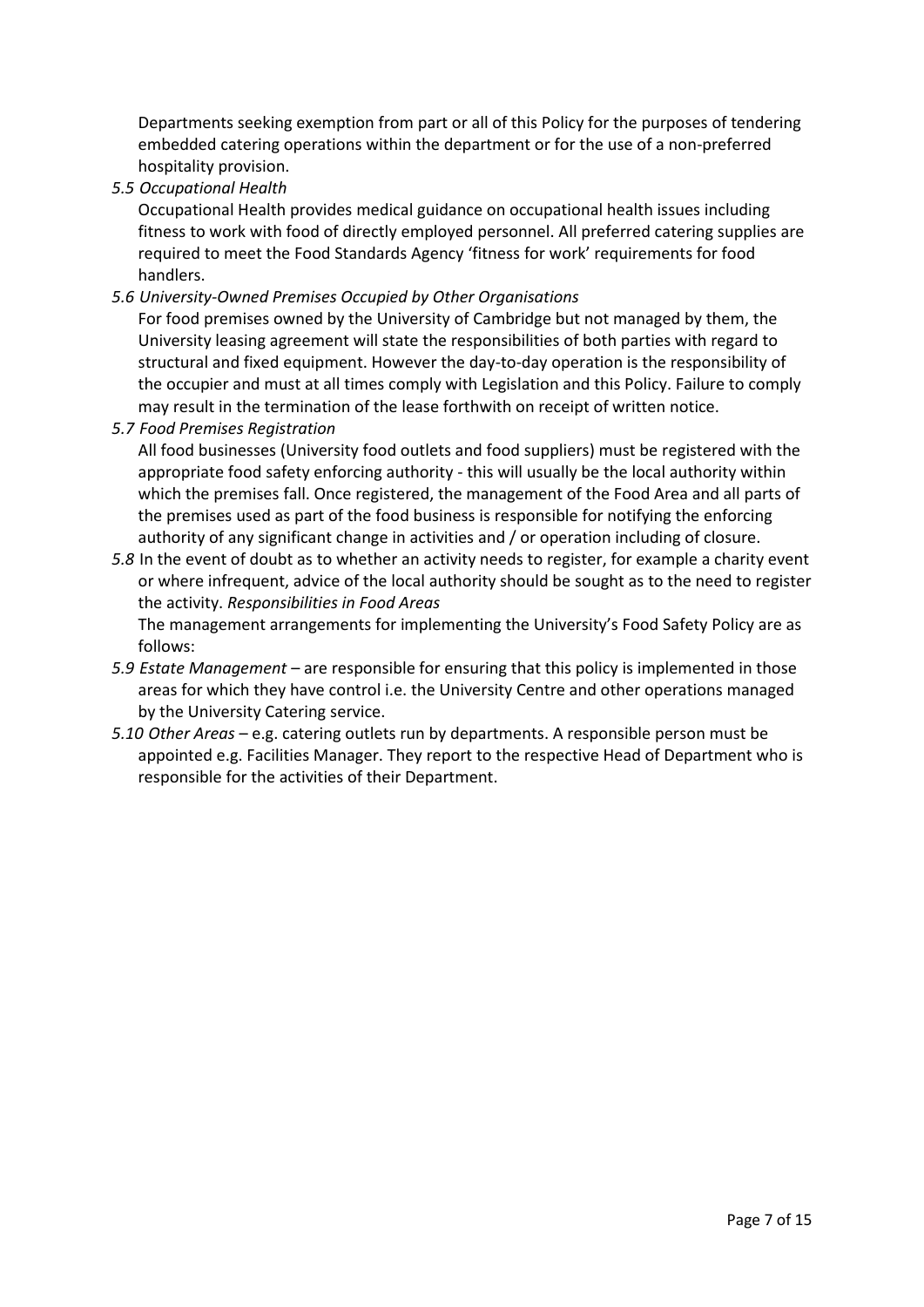## **6. Food Safety Standard**

- *6.1* All operators will comply with all current and relevant food safety, compositional, quality and food information legislation.
- *6.2* The operator will be expected to maintain high standards of cleanliness of the catering areas and equipment at all times. The operator will also comply with all requests from the Authorised University Officers and the Local Environmental Health Department. All correspondence from the Local Environmental Health Department, including reports following inspection of the facilities will be copied to the Head of University Catering Operations and actioned in accordance with any stated requirements.
- *6.3* The operator will operate a Food Safety Management System (FSMS) based on HACCP principles. The FSMS shall be bespoke to the premises. All paperwork pertaining to health & safety and food safety will be retained at the catering facility and made available to the University forthwith upon written request and the operator may be required to attend Food Safety Meetings on specific issues.
- *6.4* The manager / supervisor responsible at the catering facility for the operation is to possess a Level 3 Certificate in Food Hygiene, all other catering staff to possess at least Level 2 Certificate in Food Hygiene unless within the first 3 months of employment and under close supervision and instruction of someone who has attained such qualifications. Copies of such certificates should be given to the University. These certificates must be of a recognised standard of competency as recognised by the Qualifications and Curriculum Authority, based on classroom led training. All catering staff involved in the handling of food must have received training in the relevant parts of the Food Safety Management System in operation for the premises, commensurate with their responsibilities.
- *6.5* All external contractors must be registered with the University and in accordance with all relevant University procedures in order to operate catering facilities within any University premises or supply where they supply hospitality to the University. Contractors who are not registered must agree to be audited by representatives of the Head of University Catering Operations. Auditing may include a variety of stages including examination of documented procedures, inspecting premises used for food preparation and storage, completing questionnaires, questioning of employees and food sampling. The Registration provided, subject to satisfactory auditing is valid for a period of 3 years for hospitality services commencing at the start of the contract to operate a catering facility within the University. It is then normally renewed every three years. This will be carried out by third party food safety experts appointed by the University with a fee payable by the contractor to cover those costs.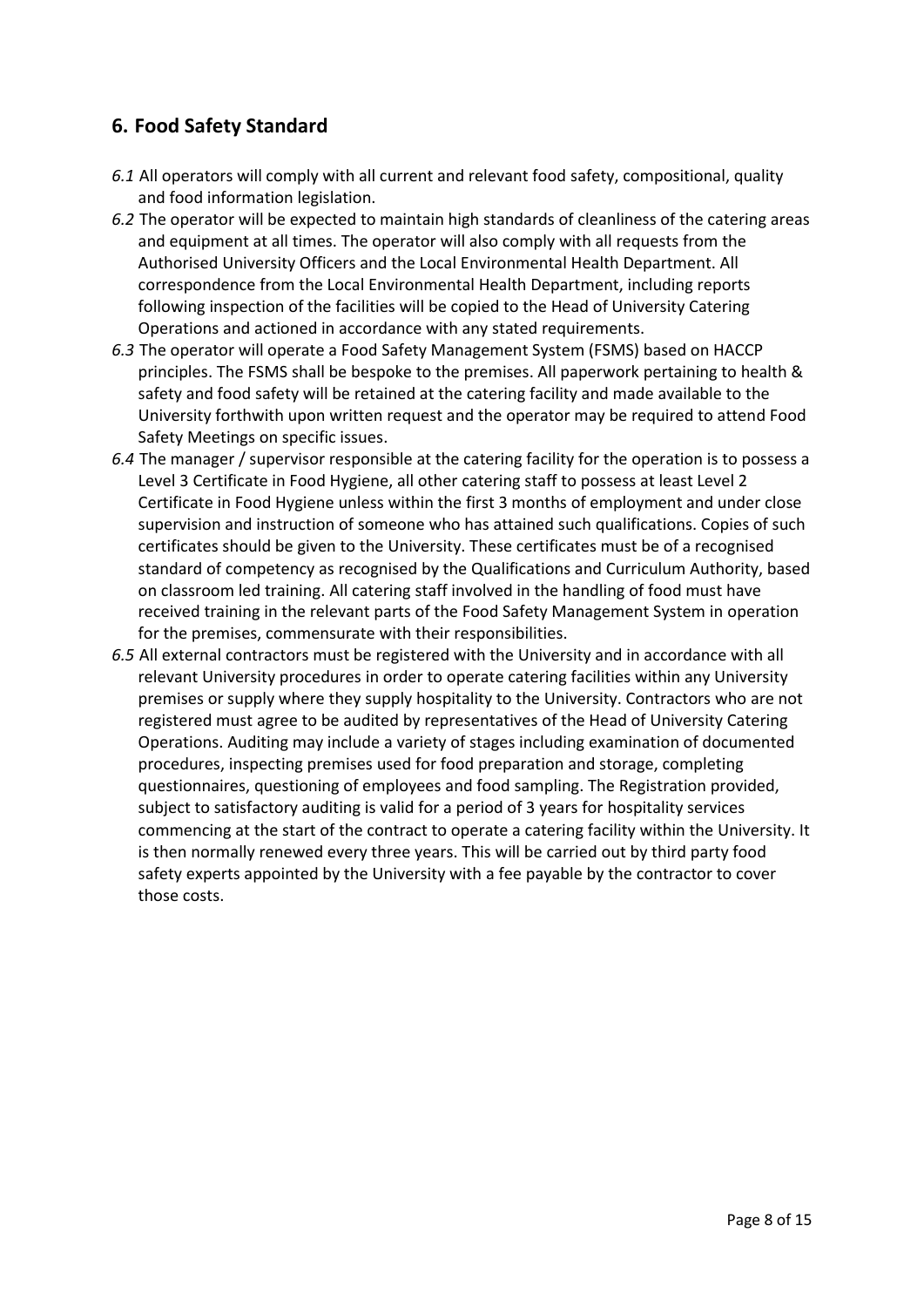## **7. Food Safety Training**

- *7.1* Each Catering Provider is required to draw up a food safety training plan (FSTP) to comply with this Policy. This plan is to be forwarded to the Head of University Catering Operations to enable checking of adequacy. The owner of the business must ensure their personnel are trained appropriately to a level equivalent to QCA regulations. Classroom style training is preferred and where this is not undertaken the Catering Provider must demonstrate how learning and comprehension is checked.
- *7.2* It is a requirement of the Policy that all Food Handlers, including casual staff and temporary staff, comply with the following training programme: Induction training in food hygiene must be received before commencing work for the first time.
- *7.3* A Level 2 Food Hygiene course must be undertaken and completed within three months of starting work at the University premises and in the interim period such staff must be directly supervised and instructed.
- *7.4* Supervisors and Managers of catering operations shall undertake and complete a Level 2 food hygiene course before commencement of such duties and a Level 3 course within three months of commencing those duties. Where this is not achievable steps must be taken to ensure direct access to persons who have obtained at least Level 3 qualifications. In any event the member of staff must attain Level 3 training within 8 months of commencement of those duties.
- *7.5* Level 2 food hygiene training must be updated at intervals of no more than 3 years by completing a certificated refresher course. For the avoidance of doubt this requires a full course and completing the examination in accordance with QCA requirements or equivalent including tutor led training. It is recommended that Level 3 food hygiene training be updated every 7 years and Level 4 every 10 years (or sooner if there is a major change in food safety legislation) also via tutor led training as recognised by the QCA or equivalent. In any event such trained personnel must demonstrate up-to-date knowledge through regular refresher training such as one day courses not less than every 3 years. Where a Catering Provider wishes to deviate from this method of training the advice of Head of University Catering Operations to be sought.
- *7.6* Access must be available to at least one person within the management of the catering facility who has received training in HACCP based food safety management systems.
- *7.7* All providers of food within the University should subscribe to the FSA website in order to receive regular updates on food hazards and changes in legislation as well as guidance on food safety ensuring up-to-date knowledge. Staff must be regularly updated on new advice on relevant food safety risks and changes in legal requirements that affect their work.
- *7.8* The level of training required to be undertaken by a Food Handler will vary depending on the type of food, level of contact and associated risk. E.g. those preparing tea/coffee and biscuits for visitors may only need to read a guidance leaflet whereas those preparing cooked meals would require full Level 2 food hygiene training as a minimum. Where there is doubt advice should be sought from the Head of University Catering Operations.
- *7.9* As identified in this policy, all employees of the operator, whether contractor or directly employed by the University will be expected to have undergone classroom style training equivalent to QCA standards. Where larger organisations provide their own in-house training they must demonstrate how it achieves QCA standards. The University does not accept that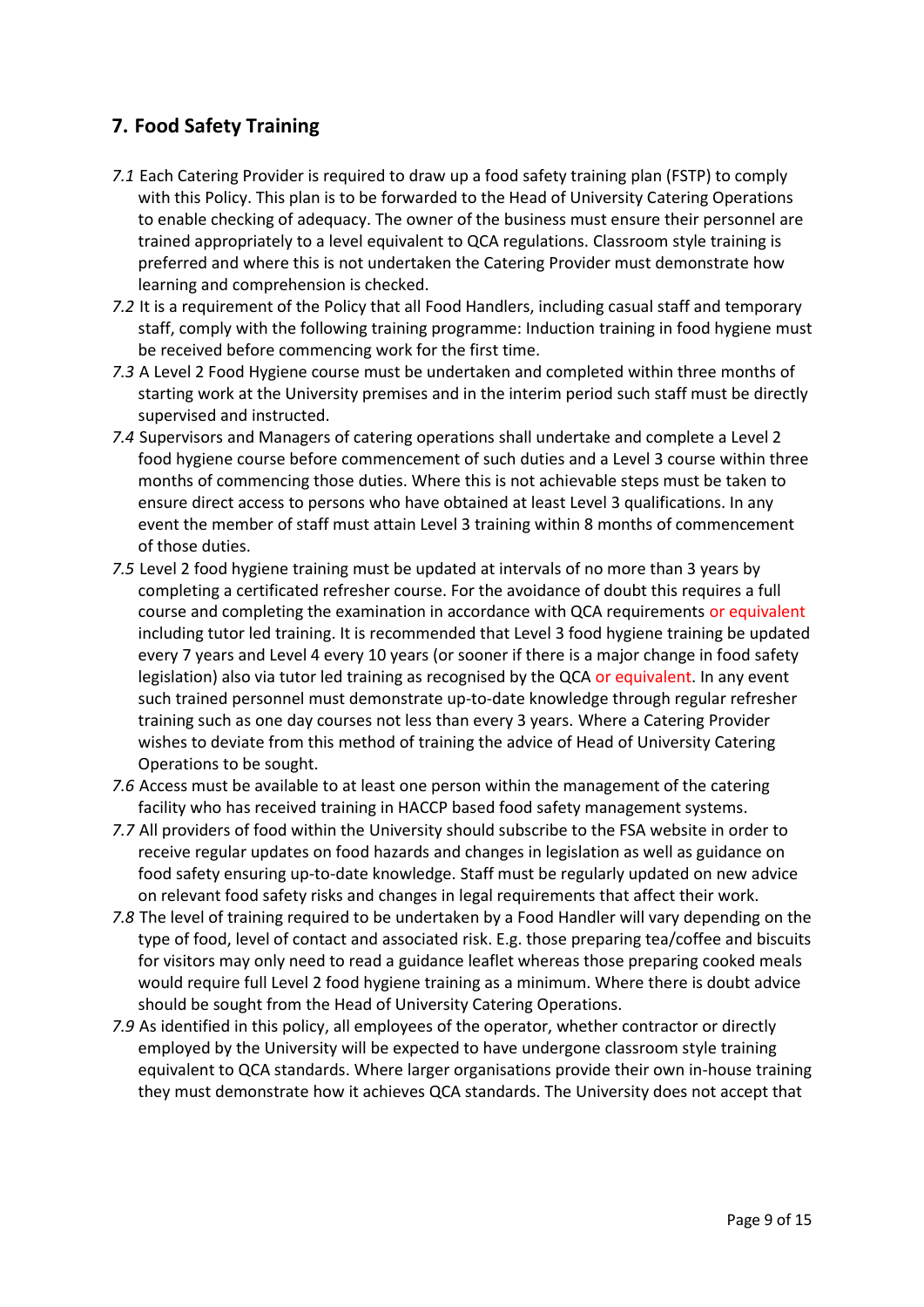food handlers, and those managing such operations, who have undergone only online training, have sufficient understanding of the principles that would be expected of food handlers who have undergone classroom teaching to QCA standards.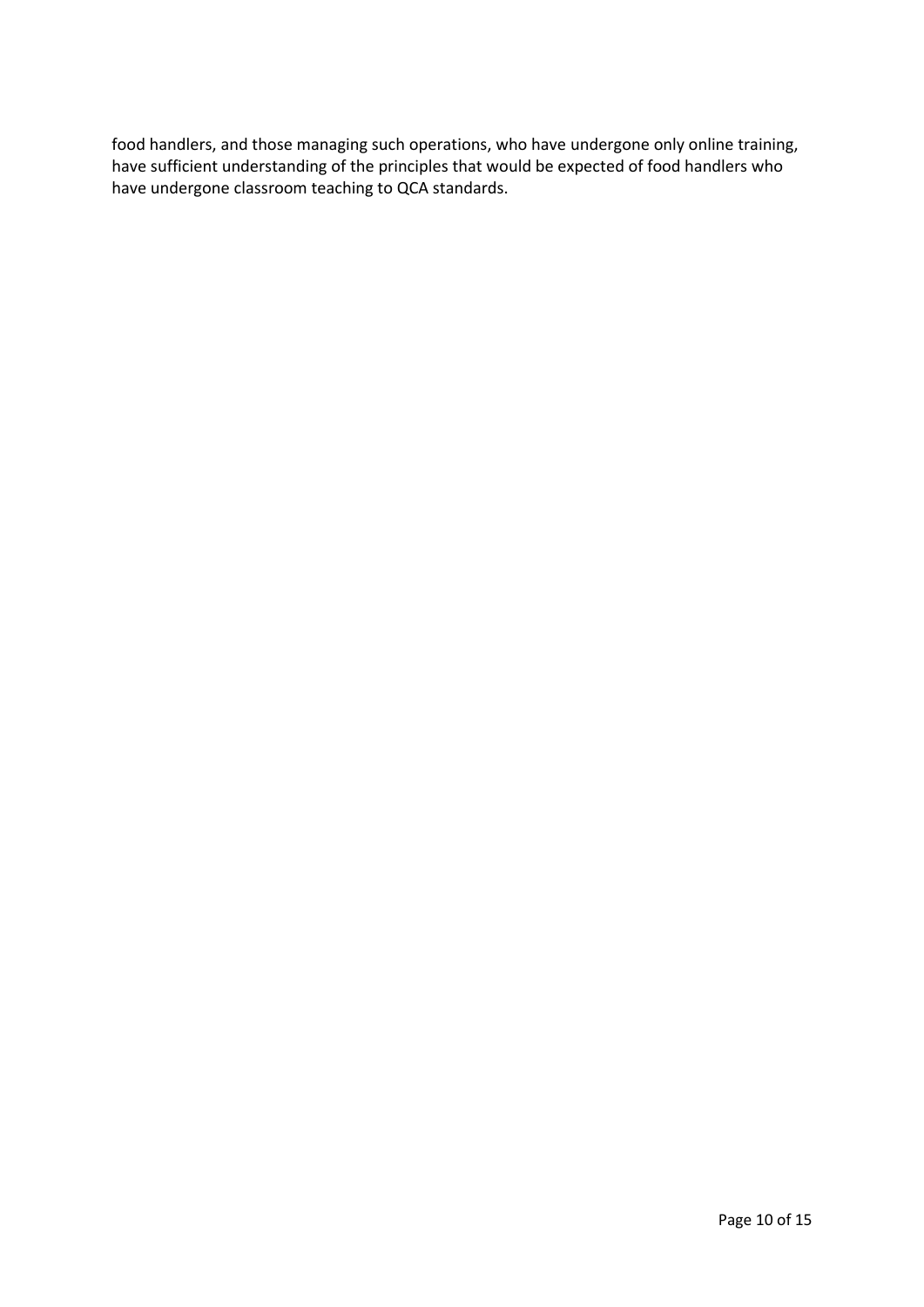### **8. Food Allergens and Intolerance to Food**

- *8.1* EU legislation requires the provision of information to consumers, where sought, as to the ingredients of food. Each catering provider is required to draw up a procedure for disseminating information to customers which must include a designated person or persons available during food service for disseminating the information, the same person or another for collating information, a prominently displayed sign identifying who to ask situated in locations where food is presented for sale and how to obtain the information as well as a means of recording the presence of allergens and making that information accessible. The procedures must adequately identify the presence of the designated allergens (currently 14) as identified on the Food Standards Agency website. To comply with this Policy the procedures are to be forwarded to the Head of University Catering Operations to enable checking of adequacy.
- *8.2* It is a requirement of this Policy that all food handlers and service staff, including casual staff and temporary staff, are trained on allergen awareness to ensure they are competent to be able to advise where to obtain the information, when asked and who the designated person is.
- *8.3* The information system must ensure customers are provided with accurate information and where the presence of ingredients is not known or in doubt a designated person must take control of informing the customer. The system must ensure that cases of unknown ingredients cannot be represented as absent an allergen.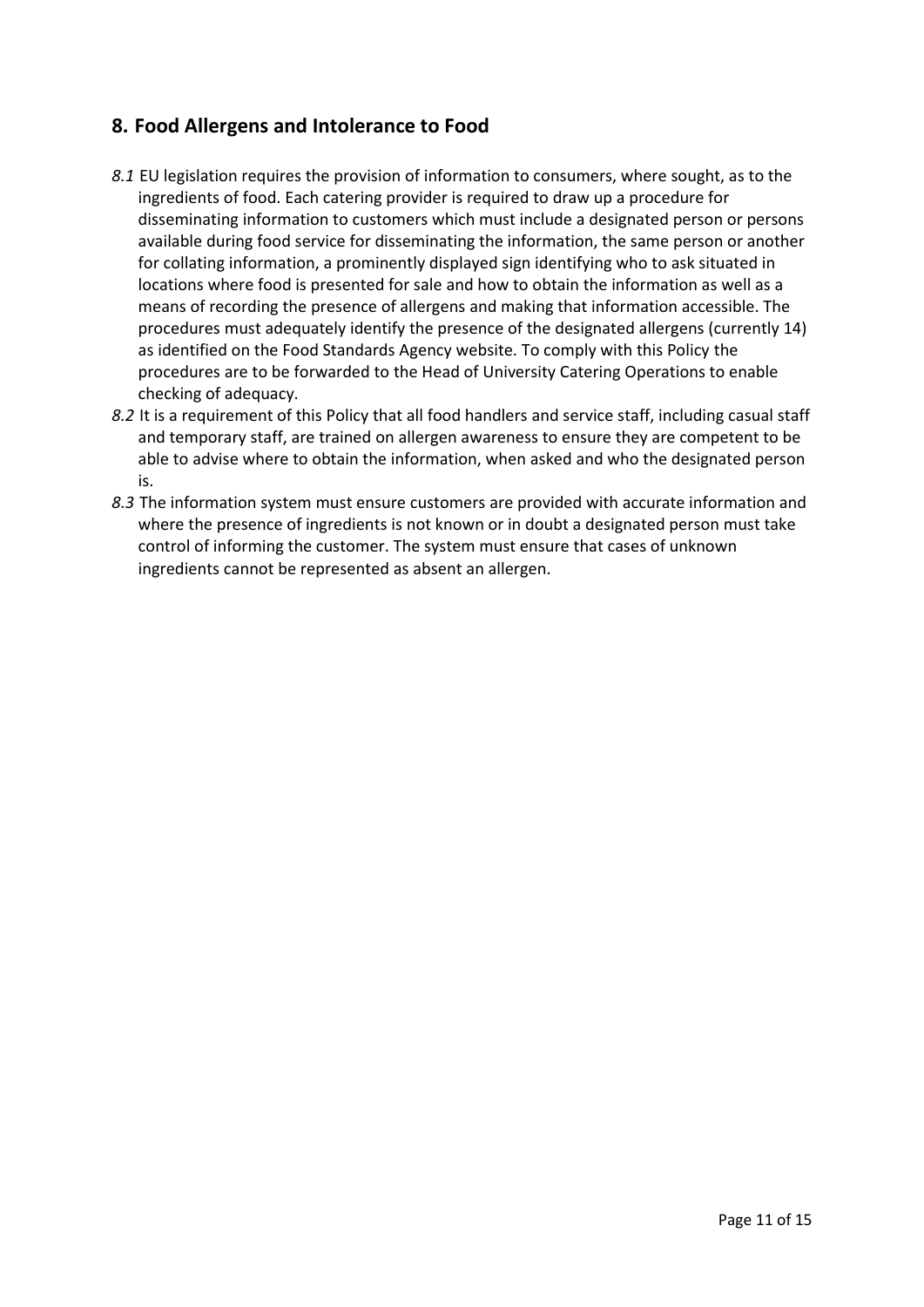## **9. Food Composition**

- *9.1* EU legislation is introducing a requirement to provide compositional information including nutritional information on all pre-packed foods which were not packaged on the premises where the food is sold. Each catering provider must implement procedures and arrangements to ensure full composition and nutrition information is displayed on all preprepared and pre-packaged food that are displayed or on offer for sale, except where prepared and packaged on the premises where they are being sold.
- *9.2* Voluntary declarations of nutrition are subject to strict rules and any proposal to make such claims must be recorded as part of the nutrition labelling procedures. Where a catering provider chooses to provide some nutritional information a designated person or persons must be appointed to ensure information is correctly displayed and accurate. To comply with this Policy the procedures are to be forwarded to the Head of University Catering Operations to enable checking of adequacy.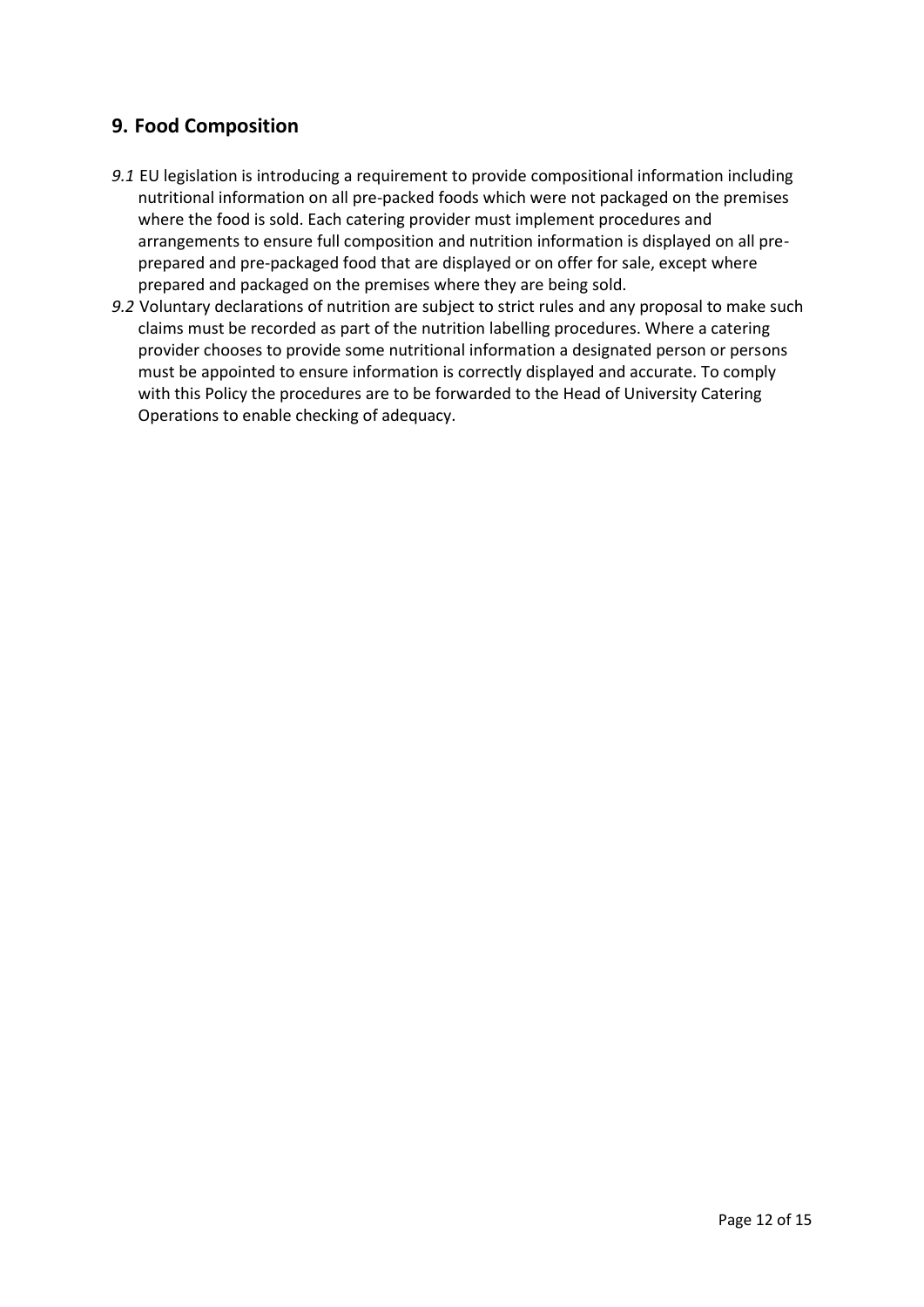#### **10. Food Quality**

*10.1* Food safety has intrinsic links to food quality both as a means of reducing food safety risks and because food quality offences operate in tandem with certain food safety offences. This policy focuses on food safety but all catering suppliers are expected to formulate procedures to ensure foods remain of the quality demanded by purchasers. This should include storage and stock rotation to ensure fresh products, use of foods within their designated 'Best Before' date, storing foods within recommended temperatures, not using food subject to 'freezer burn' and not displaying foods for sale such as soft fruit subject to significant visible effects from spoilage bacteria.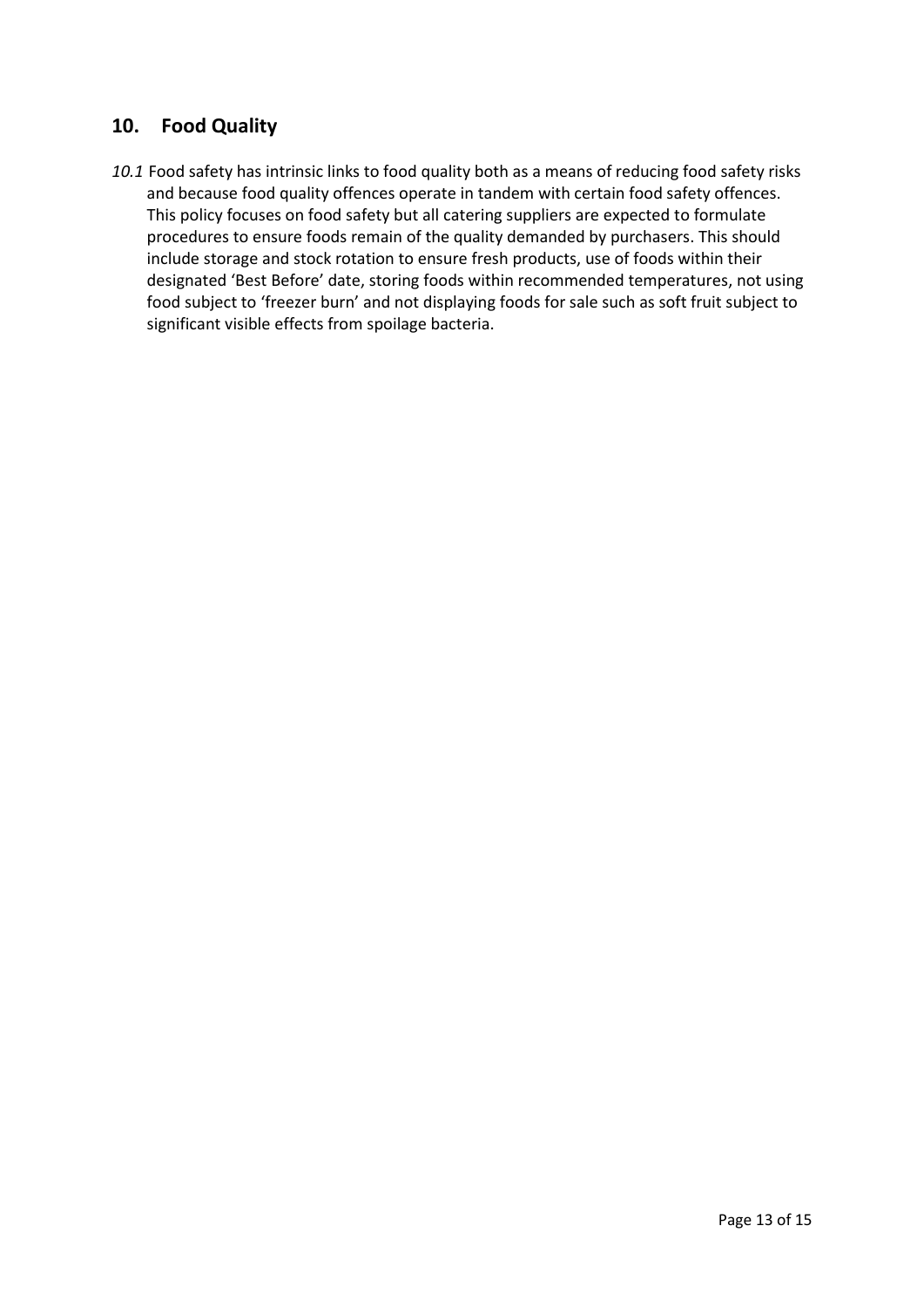#### **11. Definitions**

#### *11.1 Catering Provider*

Any individual, group, company or other body supplying catering services or any other catering related service (e.g. vending machines, platters of sandwiches etc.) which may include the provision of food and/or drink (including alcohol).

*11.2 Food Handler* 

Any person involved in the preparation or service of food and drink. The level of training required to be undertaken by a Food Handler will vary depending on the type of food, level of contact and associated risk. Handlers of high risk foods must achieve level 2 training.

*11.3 Fitness for work*

Regulatory guidance and best practice advice for food business operators issued by the Food Standards Agency (latest version 2009 See

http://www.food.gov.uk/sites/default/files/multimedia/pdfs/publication/fitnesstoworkgui de09v3.pdf) it deals specifically with infection control issues in relation to food handling staff and those who work within catering.

*11.4 HACCP (Hazard Analysis and Critical Control Points)*

Food Safety Regulations require all catering operations to implement a food safety management system based on the principles of HACCP. This means it must include the carrying out of a hazard analysis and identifying critical controls that prevent that hazard becoming an unacceptable risk. HACCP based systems have been adopted by University Catering to meet this legislative requirement, and form the basis of food safety at the University of Cambridge. Managing food safety also now requires addressing information to consumers on contents that may present a risk of allergic reaction and intolerance in some people.

*11.5 High Risk Food*

Ready-to-eat foods that support the multiplication of pathogenic bacteria in their current state (i.e. excludes foods such as canned tuna) and are intended for consumption without further treatment which would reduce such organisms to a safe level. Generally, this includes cold foods that would usually be refrigerated and virtually all hot served food.

*11.6 Industry Guides and Food Safety Guidance Notes*

The Food Standards Agency (FSA) produces a series of documents including Industry Guides, under the Food Safety Act and EU Regulations, giving details of how to ensure compliant operations in accordance with legislation. The University produces its own series of Food Safety Guidance Notes but all providers of food within the University should subscribe to the FSA website in order to receive regular updates on food hazards and changes in legislation.